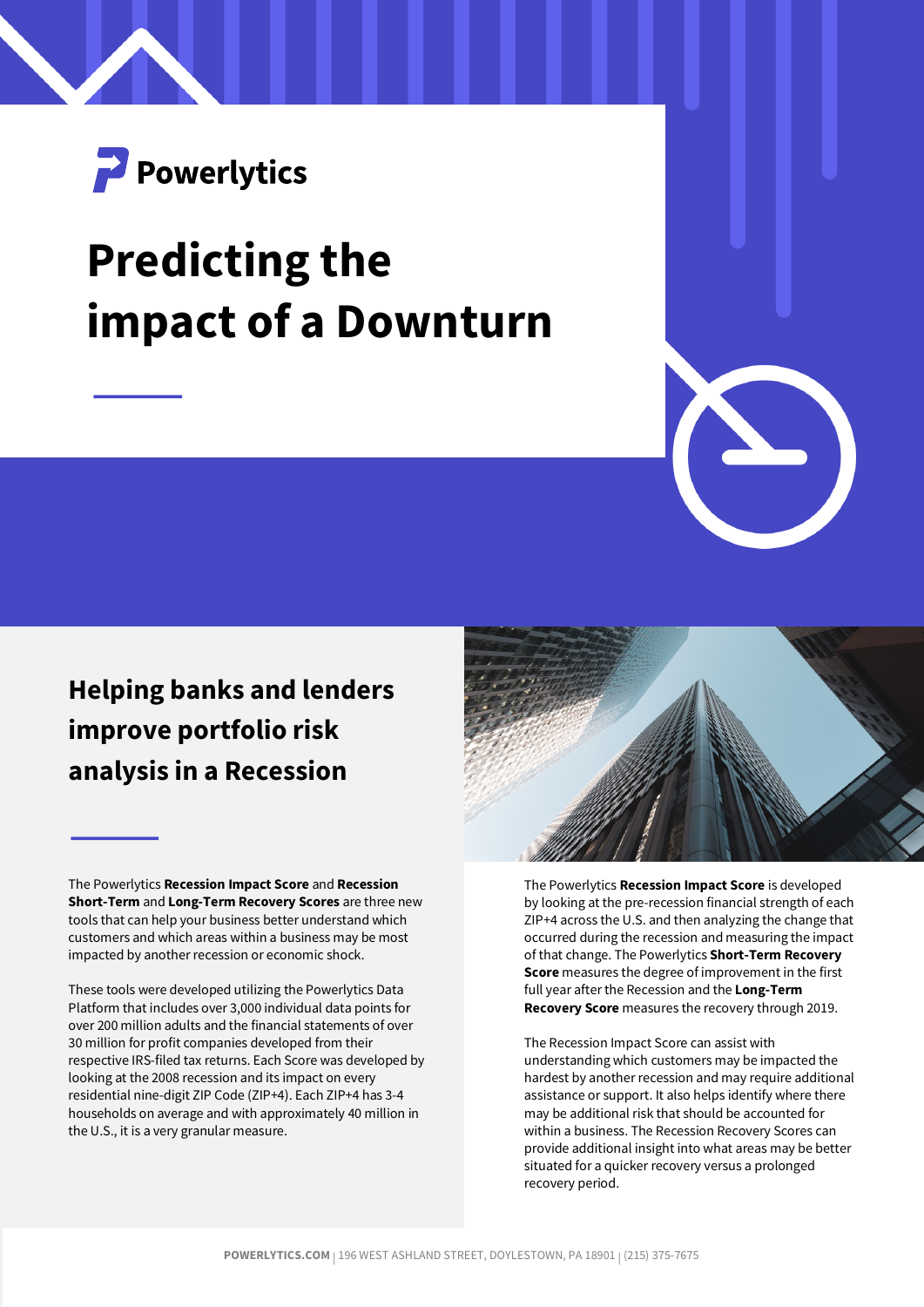## **Loan Default vs. Powerlytics Recession Scores**

Powerlytics' clients have discovered that these scores have a very high correlation with loan portfolio charges-offs.

Lower Recession Scores indicate areas that can withstand an economic shock and recover from better than those areas with higher scores. As the three charts below illustrate, while borrowers in the higher scoring areas were the smaller population for this lender, they had a significantly higher charge-off percentage.



**Powerlytics Recession Impact Score** 

## **Chart 2**

Illustrates that the loan charge-off percentage for the borrows that had **Short-Term Recession Recovery Scores** in the areas that fell in the top 10% of the most severely impacted areas in the last recession had a charge-off rate of more **than 2,700% times higher**(48.8% vs 1.78%) than those that fell in the best 10%.





**Powerlytics Recession Recovery Score** 



#### **Chart 1**

Illustrates that the loan charge-off percentage for the borrows that had **Recession Impact Score** in the areas that fell in the top 10% of the most severely impacted areas in the last recession had a charge-off rate of more **than 2,700 times higher**(48.75% vs 1.76%) than those that fell in the best 10%.